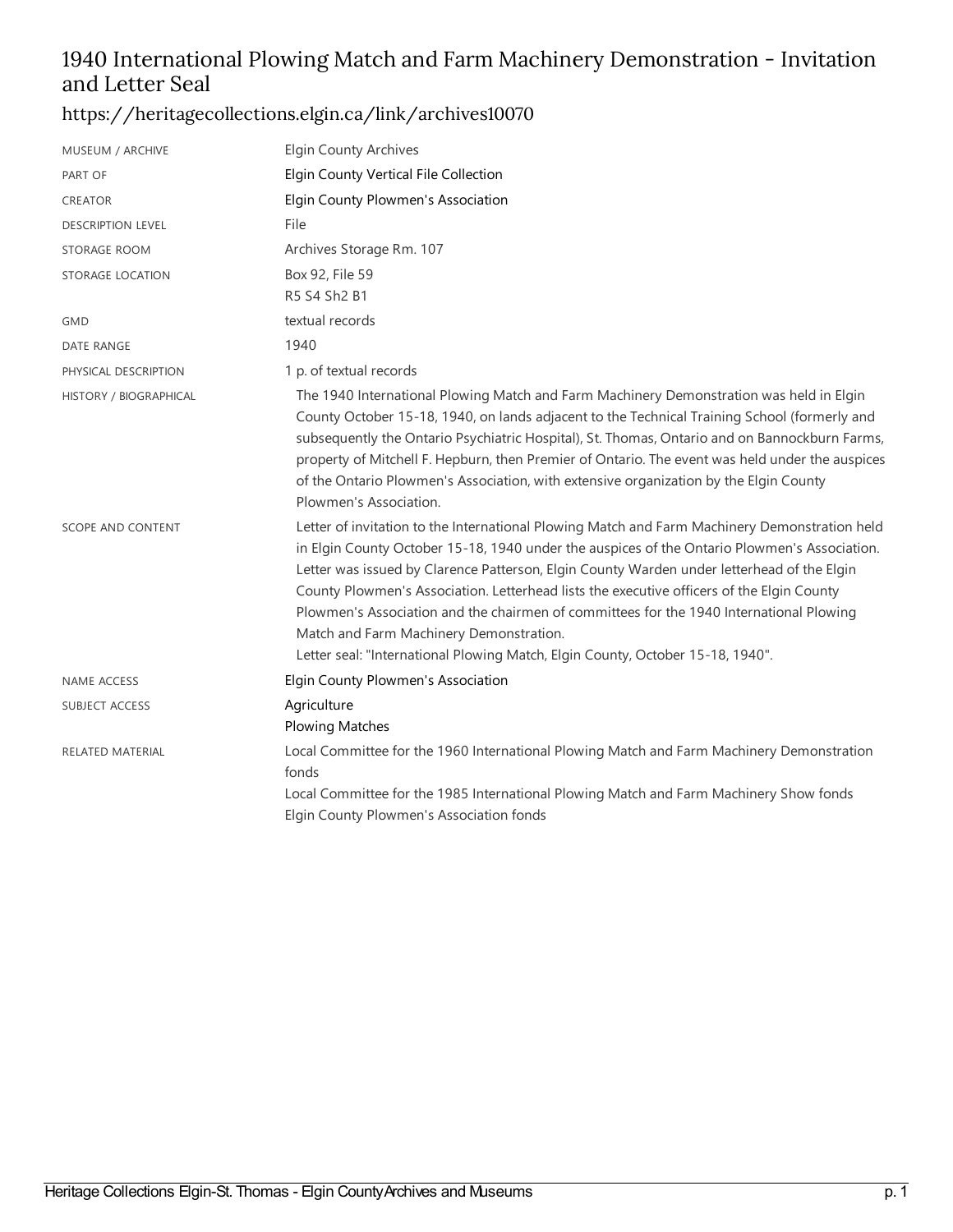#### 1940 International Plowing Match and Farm Machinery Demonstration - List of Executive Officers and Plowmen

#### <https://heritagecollections.elgin.ca/link/archives12068>

| MUSEUM / ARCHIVE                                   | <b>Elgin County Archives</b>                                                                                                                                                                                                                                                                                                                                                                                                                                                                                                                                                                                                                                                                                                                                                                               |
|----------------------------------------------------|------------------------------------------------------------------------------------------------------------------------------------------------------------------------------------------------------------------------------------------------------------------------------------------------------------------------------------------------------------------------------------------------------------------------------------------------------------------------------------------------------------------------------------------------------------------------------------------------------------------------------------------------------------------------------------------------------------------------------------------------------------------------------------------------------------|
| PART OF                                            | Elgin County Vertical File Collection                                                                                                                                                                                                                                                                                                                                                                                                                                                                                                                                                                                                                                                                                                                                                                      |
| <b>CREATOR</b>                                     | Elgin County Plowmen's Association                                                                                                                                                                                                                                                                                                                                                                                                                                                                                                                                                                                                                                                                                                                                                                         |
| <b>DESCRIPTION LEVEL</b>                           | File                                                                                                                                                                                                                                                                                                                                                                                                                                                                                                                                                                                                                                                                                                                                                                                                       |
| STORAGE ROOM                                       | Archives Storage Rm. 107                                                                                                                                                                                                                                                                                                                                                                                                                                                                                                                                                                                                                                                                                                                                                                                   |
| STORAGE LOCATION                                   | Box 92, File 70                                                                                                                                                                                                                                                                                                                                                                                                                                                                                                                                                                                                                                                                                                                                                                                            |
|                                                    | R5 S4 Sh2 B1                                                                                                                                                                                                                                                                                                                                                                                                                                                                                                                                                                                                                                                                                                                                                                                               |
| <b>GMD</b>                                         | textual records                                                                                                                                                                                                                                                                                                                                                                                                                                                                                                                                                                                                                                                                                                                                                                                            |
| DATE RANGE                                         | 1985                                                                                                                                                                                                                                                                                                                                                                                                                                                                                                                                                                                                                                                                                                                                                                                                       |
| PHYSICAL DESCRIPTION                               | 1 p. of textual records                                                                                                                                                                                                                                                                                                                                                                                                                                                                                                                                                                                                                                                                                                                                                                                    |
| HISTORY / BIOGRAPHICAL<br><b>SCOPE AND CONTENT</b> | The 1940 International Plowing Match and Farm Machinery Demonstration was held in Elgin<br>County October 15-18, 1940, on lands adjacent to the Technical Training School (formerly and<br>subsequently the Ontario Psychiatric Hospital), St. Thomas, Ontario and on Bannockburn Farms,<br>property of Mitchell F. Hepburn, then Premier of Ontario. The event was held under the auspices<br>of the Ontario Plowmen's Association, with extensive organization by the Elgin County<br>Plowmen's Association.<br>Manuscript list of executive officers and participating plowmen of the 1940 the International<br>Plowing Match and Farm Machinery Demonstration held in Elgin County October 15-18, 1940<br>under the auspices of the Ontario Plowmen's Association. List was compiled in 1985 by Marian |
|                                                    | Millman, then acting as the Elgin County Plowmen's Association representative on the Executive<br>Committee of the Local Committee for the 1985 International Plowing Match and Farm<br>Machinery Show.                                                                                                                                                                                                                                                                                                                                                                                                                                                                                                                                                                                                    |
| <b>NAME ACCESS</b>                                 | Elgin County Plowmen's Association                                                                                                                                                                                                                                                                                                                                                                                                                                                                                                                                                                                                                                                                                                                                                                         |
| <b>SUBJECT ACCESS</b>                              | Agriculture<br><b>Plowing Matches</b>                                                                                                                                                                                                                                                                                                                                                                                                                                                                                                                                                                                                                                                                                                                                                                      |
| RELATED MATERIAL                                   | Local Committee for the 1960 International Plowing Match and Farm Machinery Demonstration<br>fonds                                                                                                                                                                                                                                                                                                                                                                                                                                                                                                                                                                                                                                                                                                         |
|                                                    | Local Committee for the 1985 International Plowing Match and Farm Machinery Show fonds<br>Elgin County Plowmen's Association fonds                                                                                                                                                                                                                                                                                                                                                                                                                                                                                                                                                                                                                                                                         |

#### 1940 International Plowing Match and Farm Machinery Demonstration - Official Programme and Prize List

#### <https://heritagecollections.elgin.ca/link/archives10069>

| MUSEUM / ARCHIVE         | Elgin County Archives                 |
|--------------------------|---------------------------------------|
| PART OF                  | Elgin County Vertical File Collection |
| <b>CREATOR</b>           | Ontario Plowmen's Association         |
| <b>DESCRIPTION LEVEL</b> | File                                  |
| STORAGE ROOM             | Archives Storage Rm. 107              |
| STORAGE LOCATION         | Box 92, File 58                       |
|                          | R5 S4 Sh2 B1                          |
| GMD                      | textual records                       |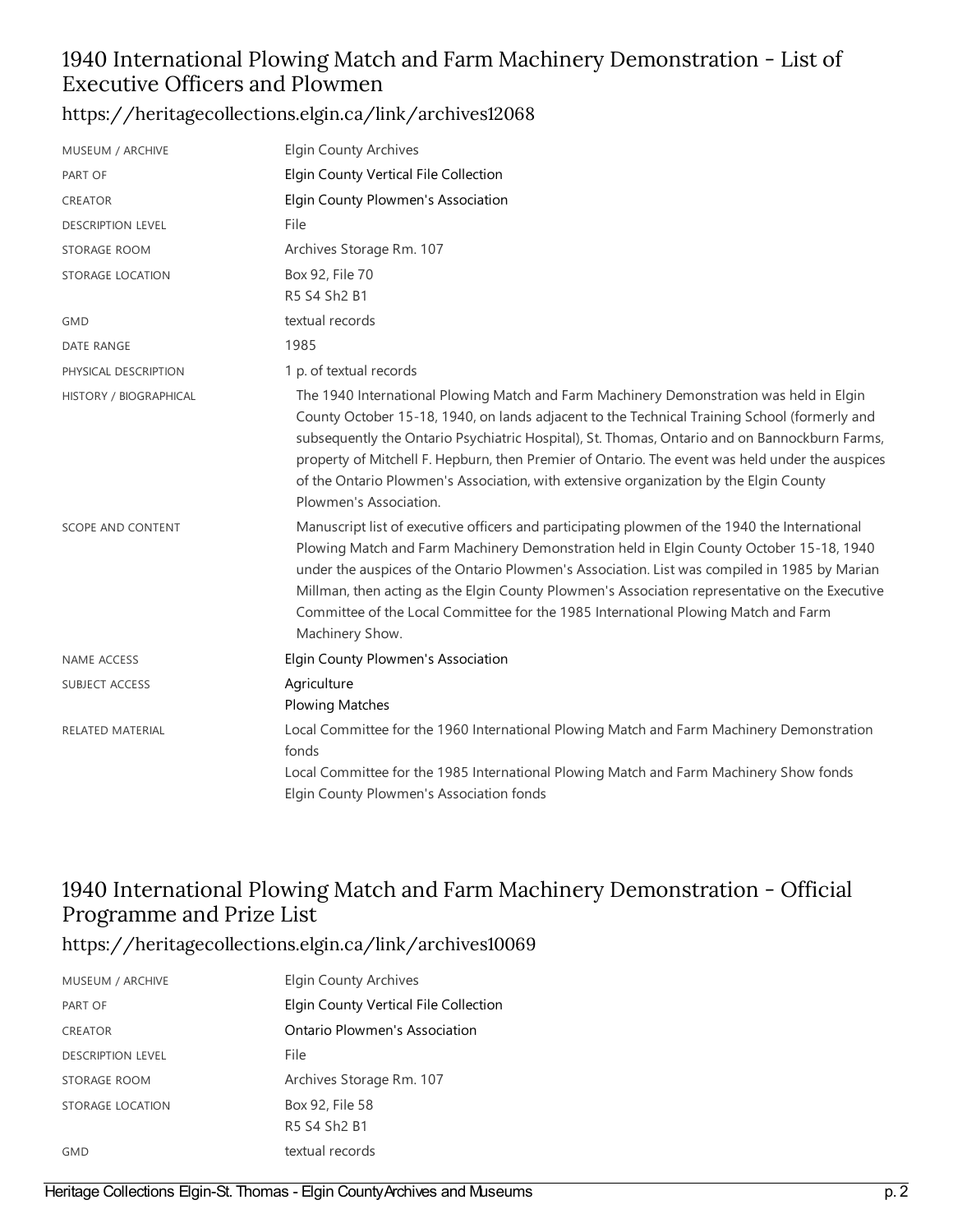| <b>DATE RANGE</b>       | 1940                                                                                                                                                                                                                                                                                                                                                                                                                                                                                                           |
|-------------------------|----------------------------------------------------------------------------------------------------------------------------------------------------------------------------------------------------------------------------------------------------------------------------------------------------------------------------------------------------------------------------------------------------------------------------------------------------------------------------------------------------------------|
| PHYSICAL DESCRIPTION    | 0.5 cm of textual records                                                                                                                                                                                                                                                                                                                                                                                                                                                                                      |
| HISTORY / BIOGRAPHICAL  | The 1940 International Plowing Match and Farm Machinery Demonstration was held in Elgin<br>County October 15-18, 1940, on lands adjacent to the Technical Training School (formerly and<br>subsequently the Ontario Psychiatric Hospital), St. Thomas, Ontario and on Bannockburn Farms,<br>property of Mitchell F. Hepburn, then Premier of Ontario. The event was held under the auspices<br>of the Ontario Plowmen's Association, with extensive organization by the Elgin County<br>Plowmen's Association. |
| SCOPE AND CONTENT       | Official programme and prize list for the 1940 International Plowing Match and Farm Machinery<br>Demonstration held in Elgin County October 15-18, 1940.                                                                                                                                                                                                                                                                                                                                                       |
| <b>NAME ACCESS</b>      | Elgin County Plowmen's Association                                                                                                                                                                                                                                                                                                                                                                                                                                                                             |
| SUBJECT ACCESS          | Agriculture<br><b>Plowing Matches</b>                                                                                                                                                                                                                                                                                                                                                                                                                                                                          |
| <b>RELATED MATERIAL</b> | Local Committee for the 1960 International Plowing Match and Farm Machinery Demonstration<br>fonds<br>Local Committee for the 1985 International Plowing Match and Farm Machinery Show fonds<br>Elgin County Plowmen's Association fonds                                                                                                                                                                                                                                                                       |

#### Documents



#### ECVF%20B92%20F58

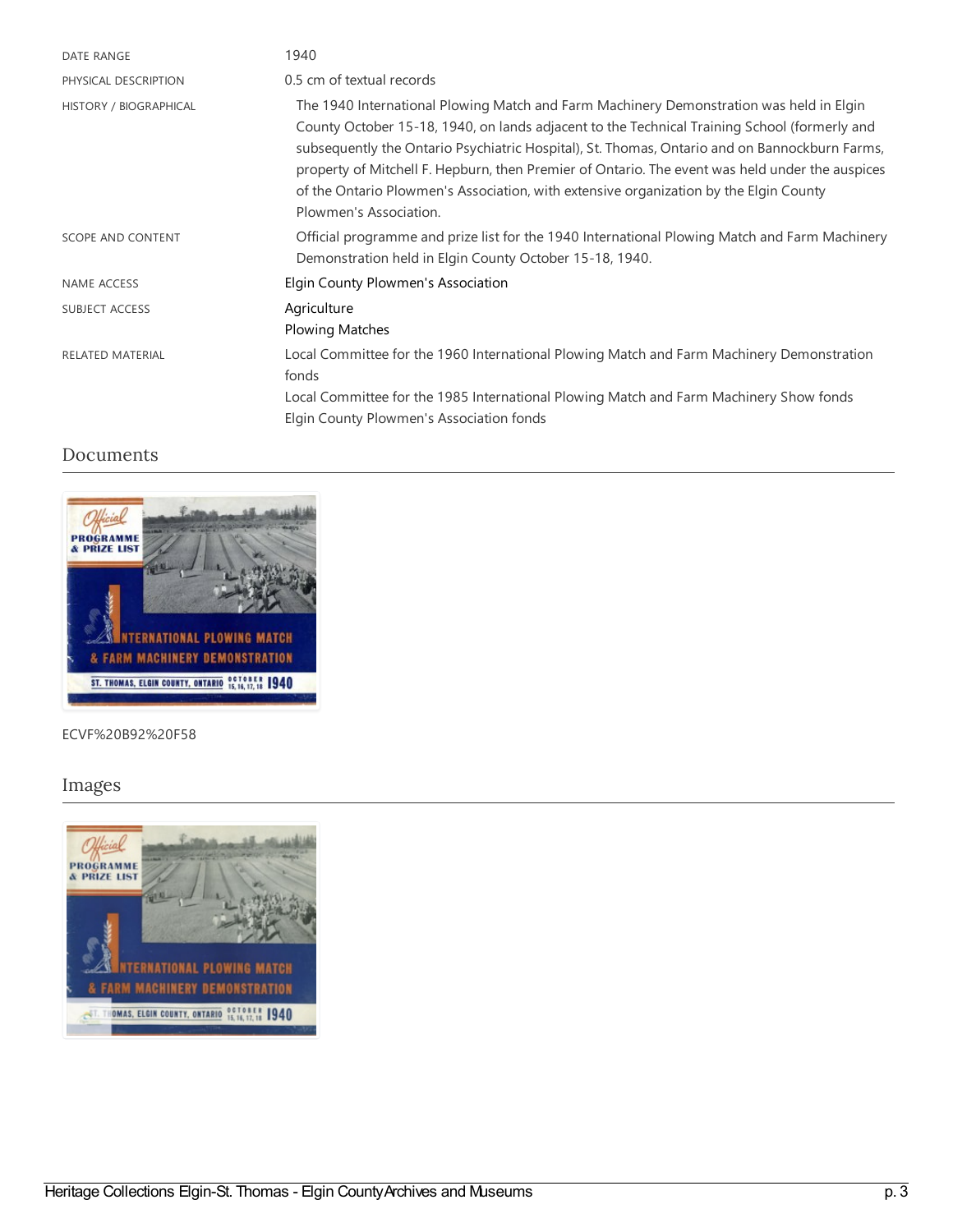## 1985 International Plowing Match Bid <https://heritagecollections.elgin.ca/link/archives10807>

| MUSEUM / ARCHIVE         | <b>Elgin County Archives</b>                                                                                                                                                                                                                                                                                                                                                                                                  |
|--------------------------|-------------------------------------------------------------------------------------------------------------------------------------------------------------------------------------------------------------------------------------------------------------------------------------------------------------------------------------------------------------------------------------------------------------------------------|
| PART OF                  | Elgin County Plowmen's Association fonds                                                                                                                                                                                                                                                                                                                                                                                      |
| <b>DESCRIPTION LEVEL</b> | Series                                                                                                                                                                                                                                                                                                                                                                                                                        |
| STORAGE ROOM             | Archives Storage Rm. 107                                                                                                                                                                                                                                                                                                                                                                                                      |
| STORAGE LOCATION         | R5 S2 Sh6 B2 F27-29                                                                                                                                                                                                                                                                                                                                                                                                           |
| <b>GMD</b>               | textual records<br>graphic material                                                                                                                                                                                                                                                                                                                                                                                           |
| <b>DATE RANGE</b>        | 1979-1980                                                                                                                                                                                                                                                                                                                                                                                                                     |
| <b>SERIES</b>            | Elgin County Plowmen's Association fonds - 1985 International Plowing Match Bid series                                                                                                                                                                                                                                                                                                                                        |
| PHYSICAL DESCRIPTION     | 2.5 cm of textual records<br>1 photograph: b&w                                                                                                                                                                                                                                                                                                                                                                                |
| <b>SCOPE AND CONTENT</b> | Series consists of records relating to the Elgin County Plowmen's Association's bid to host the<br>1985 International Plowing Match, including letters of endorsement from various Elgin County<br>individuals and organizations to the Ontario Plowmen's Association supporting the bid, and<br>records relating to an Elgin County delegation to the Ontario Plowmen's Association annual<br>meeting, February 18-19, 1980. |
| <b>NAME ACCESS</b>       | Elgin County Plowmen's Association                                                                                                                                                                                                                                                                                                                                                                                            |
| SUBJECT ACCESS           | Agriculture<br><b>Plowing Matches</b>                                                                                                                                                                                                                                                                                                                                                                                         |
| <b>RELATED MATERIAL</b>  | Local Committee for the 1985 International Plowing Match and Farm Machinery Show fonds                                                                                                                                                                                                                                                                                                                                        |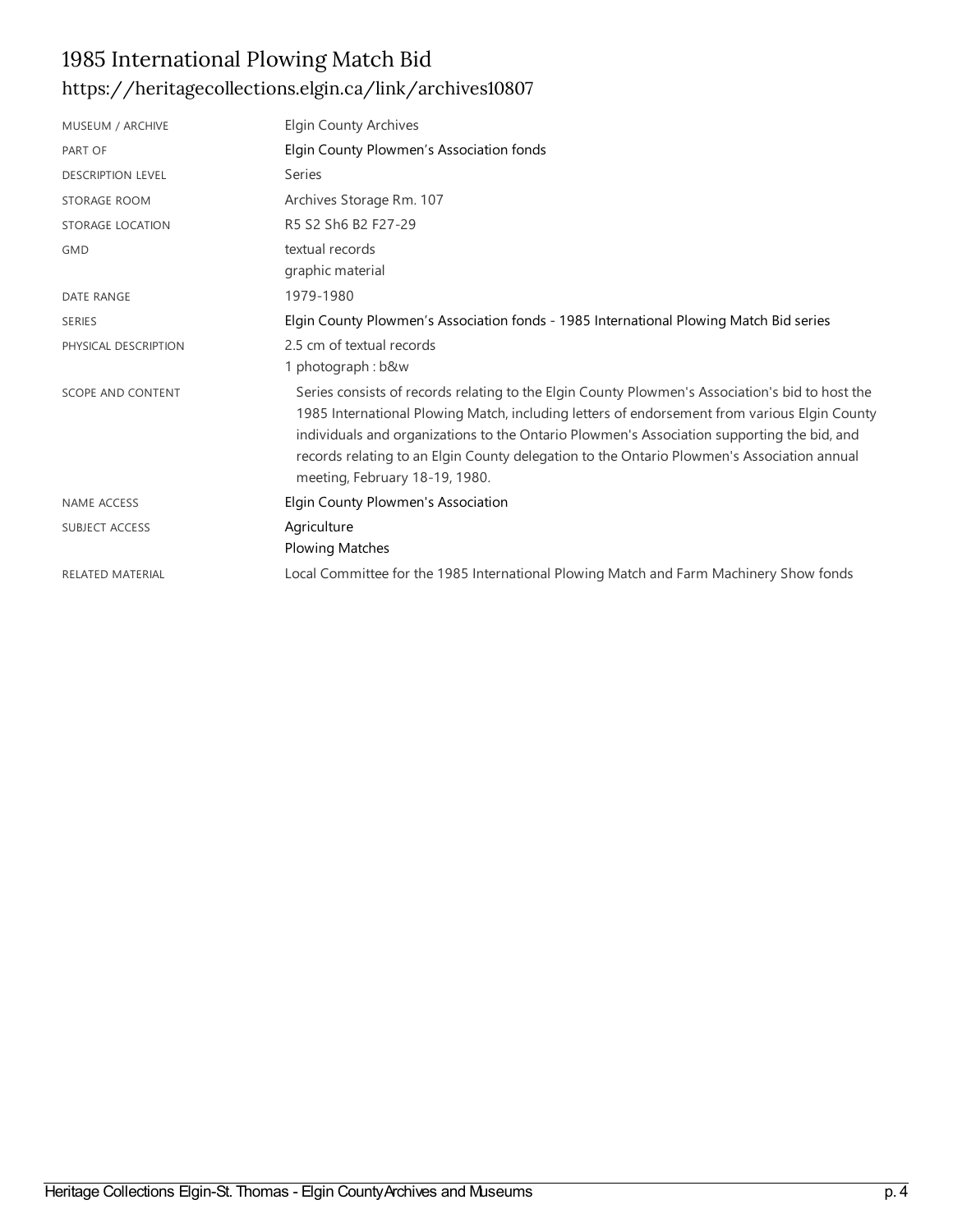## 2010 International Plowing Match Executive Committee <https://heritagecollections.elgin.ca/link/archives55240>

| MUSEUM / ARCHIVE         | <b>Elgin County Archives</b>                                                                                                                                                                                                                                                                                                                                                                                                                                                                                                                                                                                                                  |
|--------------------------|-----------------------------------------------------------------------------------------------------------------------------------------------------------------------------------------------------------------------------------------------------------------------------------------------------------------------------------------------------------------------------------------------------------------------------------------------------------------------------------------------------------------------------------------------------------------------------------------------------------------------------------------------|
| PART OF                  | Elgin County Photograph Collection                                                                                                                                                                                                                                                                                                                                                                                                                                                                                                                                                                                                            |
| <b>CREATOR</b>           | Brent Robbins Photography                                                                                                                                                                                                                                                                                                                                                                                                                                                                                                                                                                                                                     |
| <b>DESCRIPTION LEVEL</b> | Item                                                                                                                                                                                                                                                                                                                                                                                                                                                                                                                                                                                                                                          |
| <b>ITEM NUMBER</b>       | P 307                                                                                                                                                                                                                                                                                                                                                                                                                                                                                                                                                                                                                                         |
| <b>ACCESSION NUMBER</b>  | 2011-26                                                                                                                                                                                                                                                                                                                                                                                                                                                                                                                                                                                                                                       |
| STORAGE ROOM             | Archives Storage Rm. 107                                                                                                                                                                                                                                                                                                                                                                                                                                                                                                                                                                                                                      |
| <b>STORAGE LOCATION</b>  | C3 Sh5 B5 F3                                                                                                                                                                                                                                                                                                                                                                                                                                                                                                                                                                                                                                  |
| <b>GMD</b>               | graphic material                                                                                                                                                                                                                                                                                                                                                                                                                                                                                                                                                                                                                              |
| <b>DATE RANGE</b>        | 2011                                                                                                                                                                                                                                                                                                                                                                                                                                                                                                                                                                                                                                          |
| PHYSICAL DESCRIPTION     | 1 photograph: col.                                                                                                                                                                                                                                                                                                                                                                                                                                                                                                                                                                                                                            |
| <b>SCOPE AND CONTENT</b> | Colour photograph showing members of the Executive Committee of the Local Organizing<br>Committee for the 2010 International Plowing Match. Front row, left to right: Allister Cameron,<br>Co-Secretary; Duncan McPhail, Chair; Bill Walters, Vice-Chair; Dave Mennill, Elgin County Warden;<br>Cathy Bishop, Human Resources; Donna Lunn, Vice-Chair. Back row, left to right: Rien VanBrenk,<br>Vice-Chair; Roberta Gillard, Treasurer; Nancy Millman, Co-Secretary; Norma McPhail,<br>Photographer; Jason White, Co-Mayor of Tented City and Chair, Legacy Committee. Photograph<br>taken September 27, 2011 by Brent Robbins Photography. |
| <b>SUBJECT ACCESS</b>    | <b>Plowing Matches</b>                                                                                                                                                                                                                                                                                                                                                                                                                                                                                                                                                                                                                        |

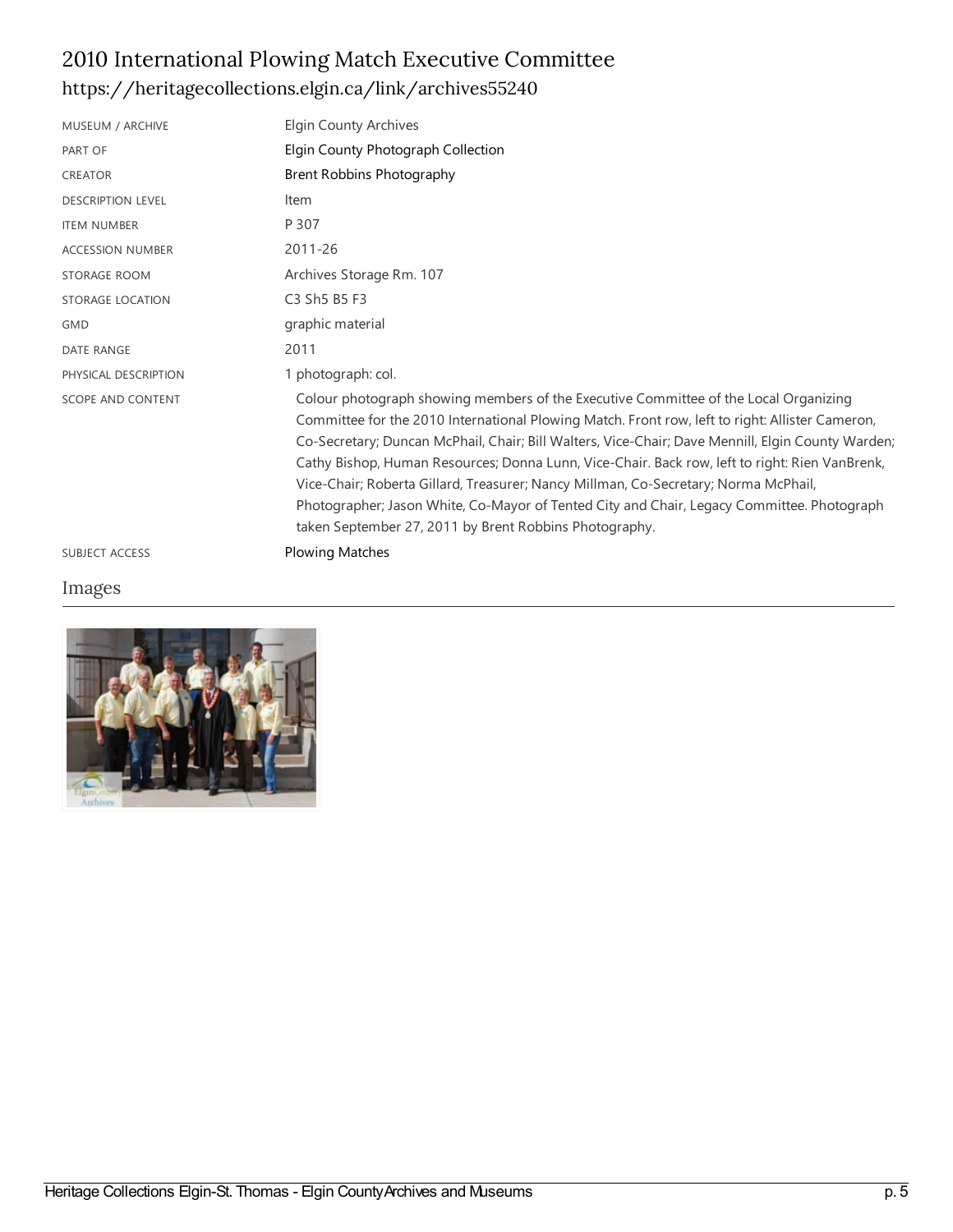### Accounts Payable

#### <https://heritagecollections.elgin.ca/link/archives10307>

| MUSEUM / ARCHIVE         | <b>Elgin County Archives</b>                                                                                                                                                                                 |
|--------------------------|--------------------------------------------------------------------------------------------------------------------------------------------------------------------------------------------------------------|
| <b>PART OF</b>           | Local Committee for the 1960 International Plowing Match and Farm                                                                                                                                            |
| <b>DESCRIPTION LEVEL</b> | File                                                                                                                                                                                                         |
| STORAGE ROOM             | Archives Storage Rm. 107                                                                                                                                                                                     |
| STORAGE LOCATION         | R5 S2 Sh6 B1 F42                                                                                                                                                                                             |
| <b>GMD</b>               | textual records                                                                                                                                                                                              |
| <b>DATE RANGE</b>        | 1960                                                                                                                                                                                                         |
| <b>SERIES</b>            | Local Committee for the 1960 International Plowing Match and Farm Machinery Demonstration<br>fonds - Lunch Committee series                                                                                  |
| PHYSICAL DESCRIPTION     | 1 p. of textual records                                                                                                                                                                                      |
| SCOPE AND CONTENT        | File contains a list of accounts payable to the Springfield Women's Institute by the Lunch<br>Committee of the Local Committee for the 1960 International Plowing Match and Farm<br>Machinery Demonstration. |
| NAME ACCESS              | Springfield Women's Institute                                                                                                                                                                                |
| SUBJECT ACCESS           | Agriculture                                                                                                                                                                                                  |
|                          | <b>Plowing Matches</b>                                                                                                                                                                                       |

## Accounts Payable <https://heritagecollections.elgin.ca/link/archives10407>

| MUSEUM / ARCHIVE         | <b>Elgin County Archives</b>                                                                                                                                                             |
|--------------------------|------------------------------------------------------------------------------------------------------------------------------------------------------------------------------------------|
| PART OF                  | Local Committee for the 1960 International Plowing Match and Farm                                                                                                                        |
| <b>DESCRIPTION LEVEL</b> | File                                                                                                                                                                                     |
| STORAGE ROOM             | Archives Storage Rm. 107                                                                                                                                                                 |
| STORAGE LOCATION         | R5 S2 Sh6 B1 F48                                                                                                                                                                         |
| <b>GMD</b>               | textual records                                                                                                                                                                          |
| <b>DATE RANGE</b>        | 1960                                                                                                                                                                                     |
| <b>SERIES</b>            | Local Committee for the 1960 International Plowing Match and Farm Machinery Demonstration<br>fonds - County Exhibits Committee series                                                    |
| PHYSICAL DESCRIPTION     | 4 p. of textual records                                                                                                                                                                  |
| SCOPE AND CONTENT        | File contains records relating to accounts payable by the County Exhibits Committee of the Local<br>Committee for the 1960 International Plowing Match and Farm Machinery Demonstration. |
| <b>SUBJECT ACCESS</b>    | Agriculture                                                                                                                                                                              |
|                          | <b>Plowing Matches</b>                                                                                                                                                                   |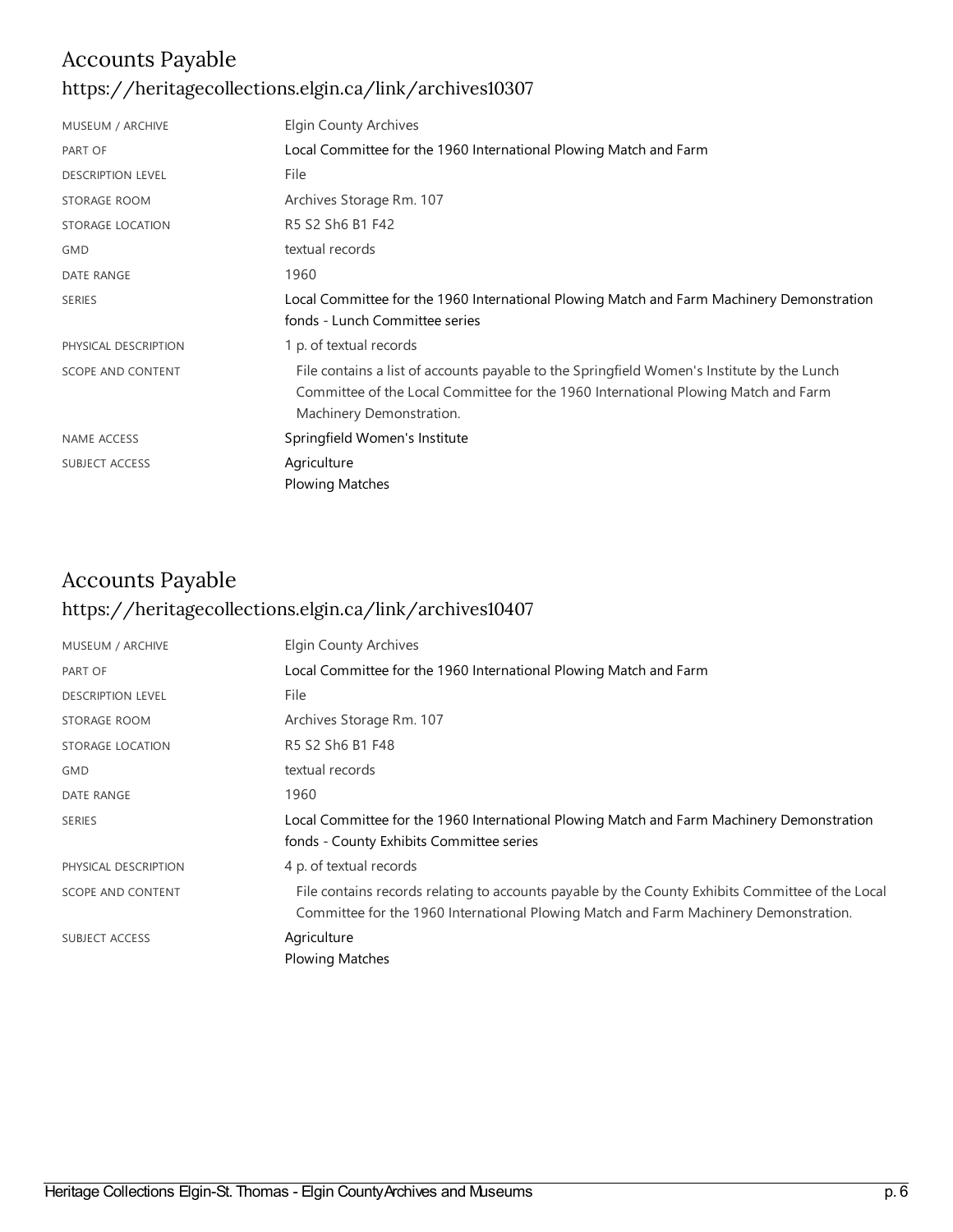### Advertising <https://heritagecollections.elgin.ca/link/archives10604>

| Elgin County Archives                                                                                                                                                                                                                                                                                                                                                                                                                                                  |
|------------------------------------------------------------------------------------------------------------------------------------------------------------------------------------------------------------------------------------------------------------------------------------------------------------------------------------------------------------------------------------------------------------------------------------------------------------------------|
| Local Committee for the 1960 International Plowing Match and Farm                                                                                                                                                                                                                                                                                                                                                                                                      |
| File                                                                                                                                                                                                                                                                                                                                                                                                                                                                   |
| Archives Storage Rm. 107                                                                                                                                                                                                                                                                                                                                                                                                                                               |
| R5 S2 Sh6 B2 F7                                                                                                                                                                                                                                                                                                                                                                                                                                                        |
| textual records                                                                                                                                                                                                                                                                                                                                                                                                                                                        |
| 1959-1960                                                                                                                                                                                                                                                                                                                                                                                                                                                              |
| Local Committee for the 1960 International Plowing Match and Farm Machinery Demonstration<br>fonds - Publicity Committee series                                                                                                                                                                                                                                                                                                                                        |
| 1.5 cm of textual records                                                                                                                                                                                                                                                                                                                                                                                                                                              |
| File contains correspondence and other records principally concerning advertising for the<br>International Plowing Match and Farm Machinery Demonstration held October 11-14, 1960 in<br>the vicinity of Springfield, Ontario. Retained for reference by the Publicity Committee of the Local<br>Committee for the 1960 International Plowing Match and Farm Machinery Demonstration.<br>Includes copies of print advertisements and scripts for radio advertisements. |
| Agriculture<br><b>Plowing Matches</b>                                                                                                                                                                                                                                                                                                                                                                                                                                  |
|                                                                                                                                                                                                                                                                                                                                                                                                                                                                        |

#### After-Match Commentsand Recommendations <https://heritagecollections.elgin.ca/link/archives11733>

| MUSEUM / ARCHIVE         | <b>Elgin County Archives</b>                                                                                                                                                                                                    |
|--------------------------|---------------------------------------------------------------------------------------------------------------------------------------------------------------------------------------------------------------------------------|
| PART OF                  | Local Committee for the 1985 International Plowing Match and Farm                                                                                                                                                               |
| <b>DESCRIPTION LEVEL</b> | File                                                                                                                                                                                                                            |
| STORAGE ROOM             | Archives Storage Rm. 107                                                                                                                                                                                                        |
| STORAGE LOCATION         | R5 S2 Sh6 B3 F41                                                                                                                                                                                                                |
| <b>GMD</b>               | textual records                                                                                                                                                                                                                 |
| DATE RANGE               | 1985                                                                                                                                                                                                                            |
| <b>SERIES</b>            | Local Committee for the 1985 International Plowing Match and Farm Machinery Show fonds -<br>Executive Committee series                                                                                                          |
|                          |                                                                                                                                                                                                                                 |
| PHYSICAL DESCRIPTION     | 0.5 cm of textual records                                                                                                                                                                                                       |
| <b>SCOPE AND CONTENT</b> | File contains correspondence and reports received by the Executive Committee of the Local<br>Committee for the 1985 International Plowing Match and Farm Machinery Show containing<br>after-match comments and recommendations. |
| <b>SUBJECT ACCESS</b>    | Agriculture                                                                                                                                                                                                                     |
|                          | <b>Plowing Matches</b>                                                                                                                                                                                                          |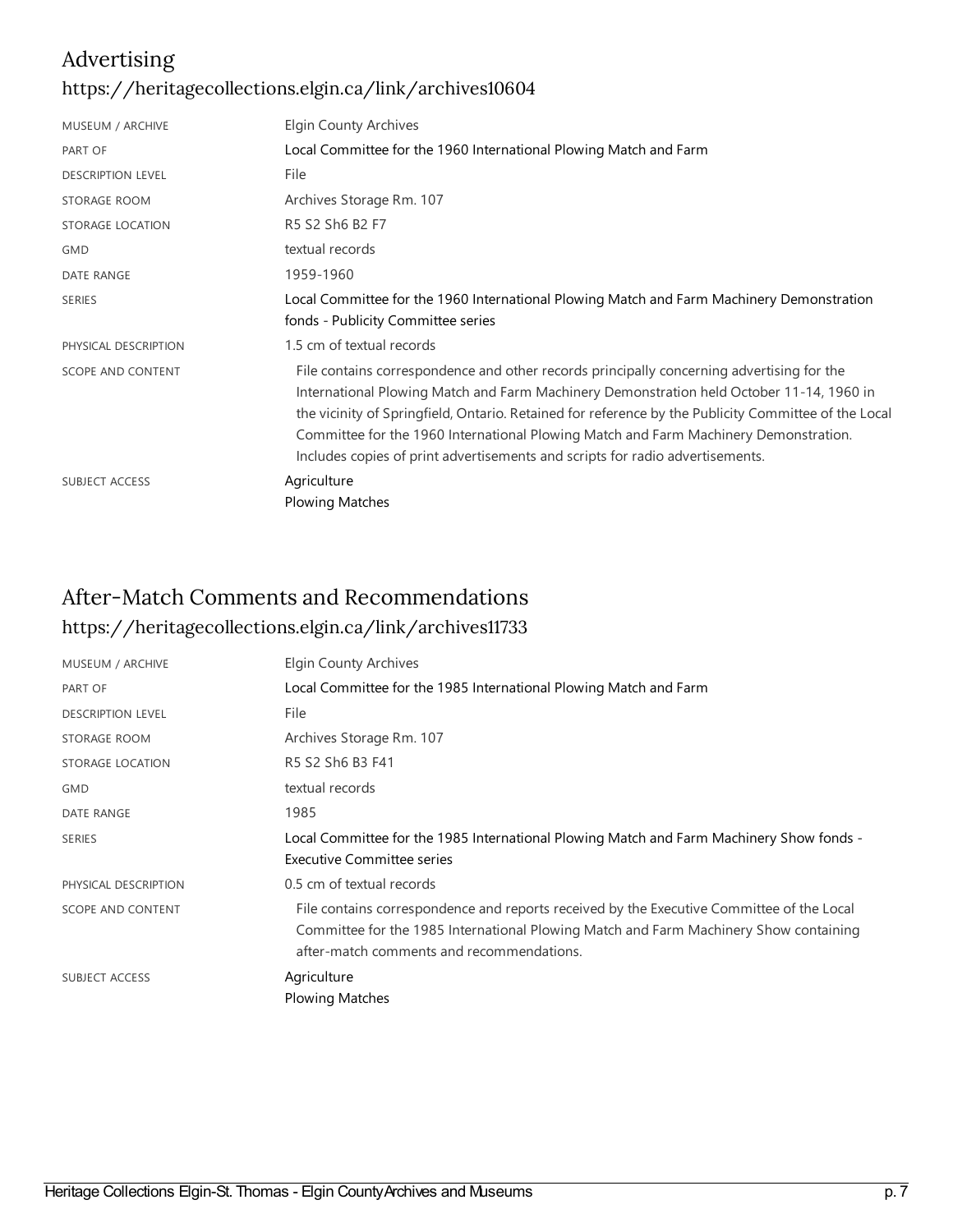## After-Match Correspondence and Administration <https://heritagecollections.elgin.ca/link/archives10089>

| MUSEUM / ARCHIVE         | Elgin County Archives                                                                                                                                                                                                                                    |
|--------------------------|----------------------------------------------------------------------------------------------------------------------------------------------------------------------------------------------------------------------------------------------------------|
| PART OF                  | Local Committee for the 1960 International Plowing Match and Farm                                                                                                                                                                                        |
| <b>DESCRIPTION LEVEL</b> | File                                                                                                                                                                                                                                                     |
| STORAGE ROOM             | Archives Storage Rm. 107                                                                                                                                                                                                                                 |
| STORAGE LOCATION         | R5 S2 Sh6 B1 F5                                                                                                                                                                                                                                          |
| <b>GMD</b>               | textual records                                                                                                                                                                                                                                          |
| DATE RANGE               | 1960-1962, predominant 1960-1961                                                                                                                                                                                                                         |
| <b>SERIES</b>            | Local Committee for the 1960 International Plowing Match and Farm Machinery Demonstration<br>fonds - Executive Committee series                                                                                                                          |
| PHYSICAL DESCRIPTION     | 2 cm of textual records                                                                                                                                                                                                                                  |
| SCOPE AND CONTENT        | File contains correspondence and administrative records of the Executive Committee of the Local<br>Committee for the 1960 International Plowing Match and Farm Machinery Demonstration,<br>October 1960-July 1962 (predominant October 1960-March 1961). |
| <b>SUBJECT ACCESS</b>    | Agriculture<br><b>Plowing Matches</b>                                                                                                                                                                                                                    |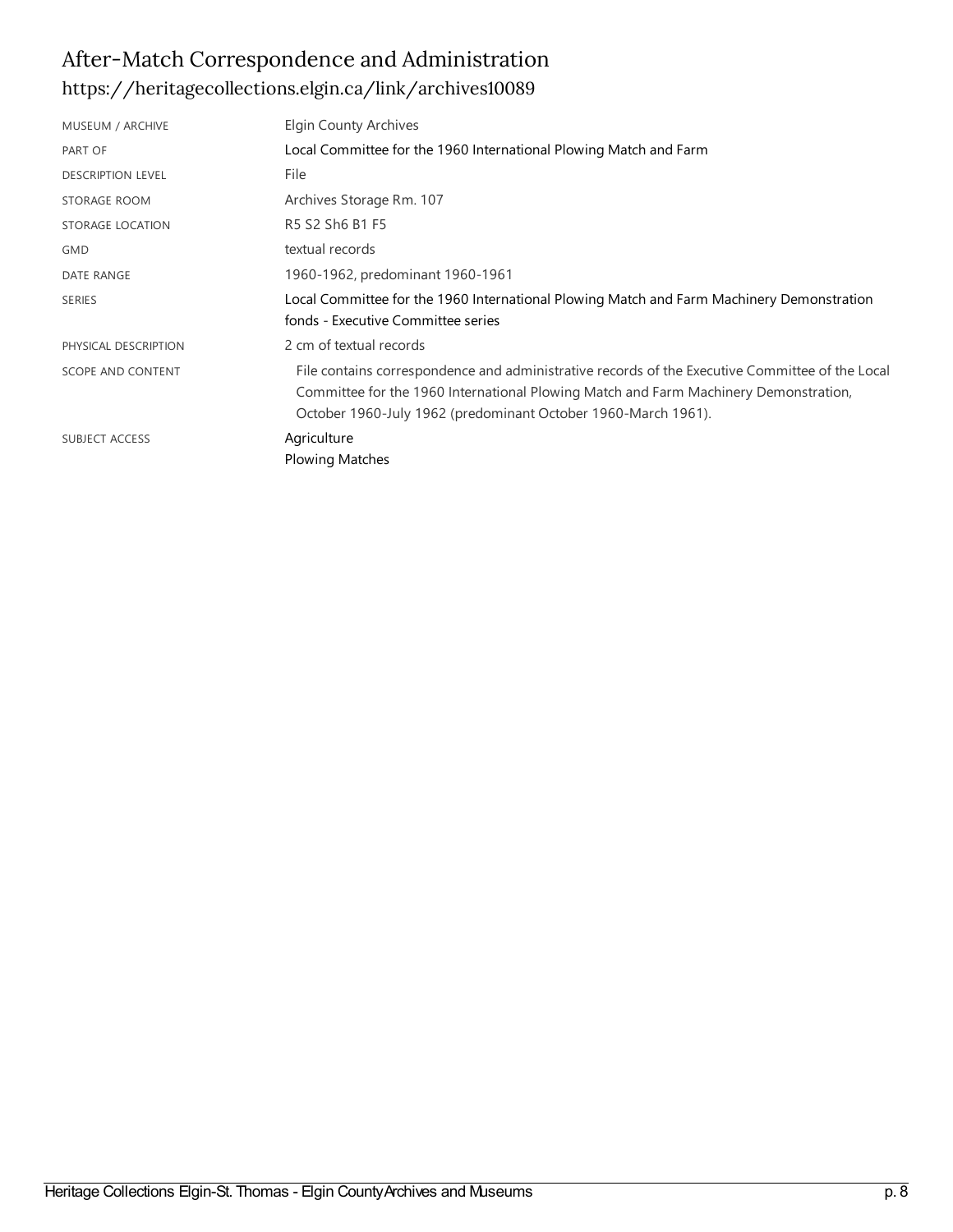### Aldborough display at the 1985 International Plowing Match <https://heritagecollections.elgin.ca/link/archives188989>

Plowing [Matches](https://heritagecollections.elgin.ca/list?q=topic%253A%2522Plowing%20Matches%2522&p=1&ps=&sort=title_sort%20asc)

| MUSEUM / ARCHIVE         | Elgin County Archives                                                                                                                        |
|--------------------------|----------------------------------------------------------------------------------------------------------------------------------------------|
| PART OF                  | Harley Lashbrook Collection                                                                                                                  |
| <b>DESCRIPTION LEVEL</b> | Item                                                                                                                                         |
| <b>ACCESSION NUMBER</b>  | 2016-09                                                                                                                                      |
| STORAGE ROOM             | Archives Storage Rm. 110                                                                                                                     |
| STORAGE LOCATION         | R13 S3 Sh3 B4 F6 4                                                                                                                           |
| <b>GMD</b>               | graphic material                                                                                                                             |
| DATE RANGE               | September 19, 1985                                                                                                                           |
| <b>SERIES</b>            | Harley Lashbrook Collection - Photographs series                                                                                             |
| PHYSICAL DESCRIPTION     | 1 photograph: b&w 14 x 8.5 cm                                                                                                                |
| <b>SCOPE AND CONTENT</b> | Aldborough display at the 1985 International Plowing Match, September 19, 1985. The<br>International Plowing Match was held in Elgin County. |
| <b>NAME ACCESS</b>       | Aldborough (Ont.: Township)                                                                                                                  |

SUBJECT ACCESS **[International](https://heritagecollections.elgin.ca/list?q=topic%253A%2522International%20Plowing%20Match%2522&p=1&ps=&sort=title_sort%20asc) Plowing Match** 

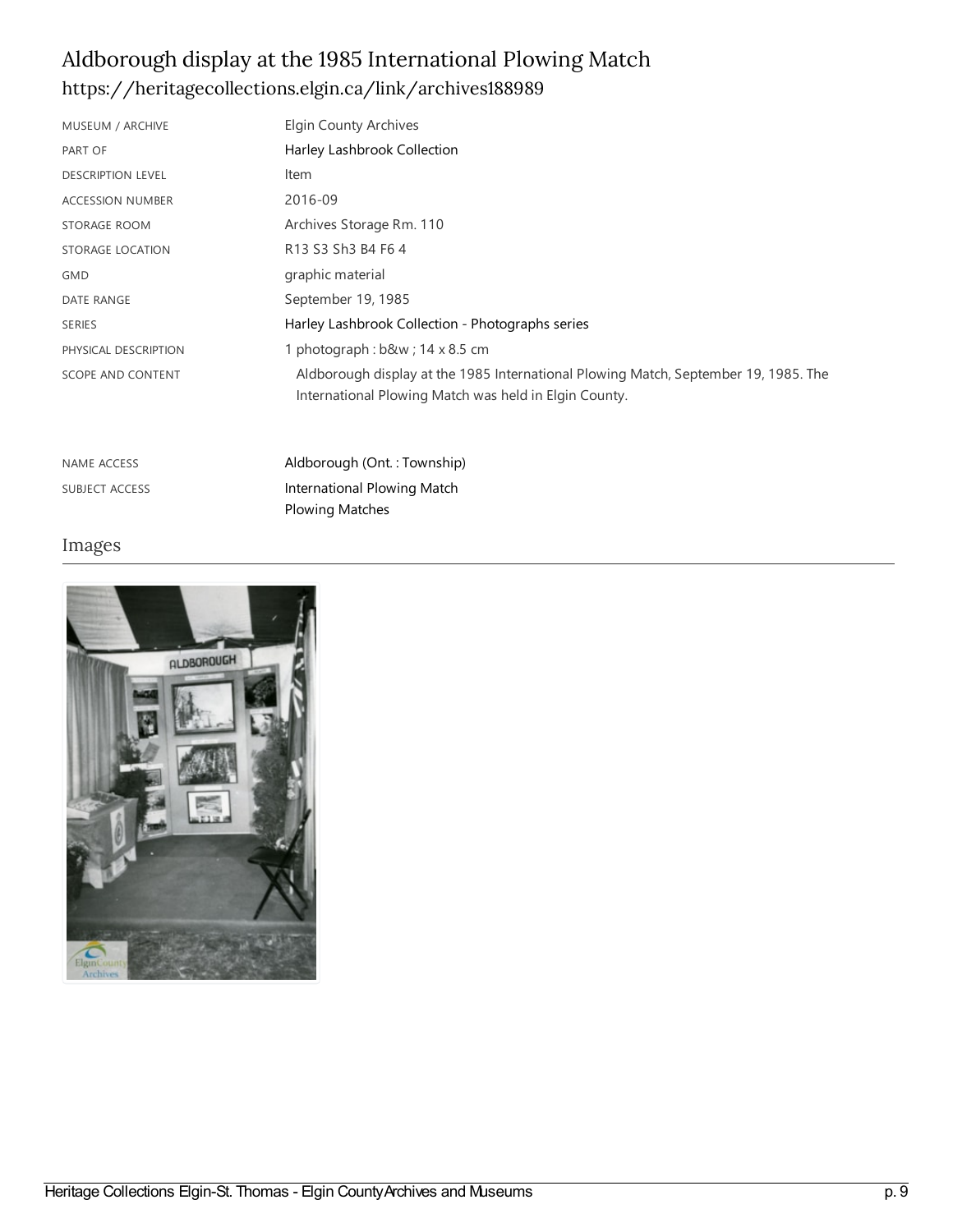## Annual Meeting, 1960 <https://heritagecollections.elgin.ca/link/archives10844>

| MUSEUM / ARCHIVE         | Elgin County Archives                                                                                                                            |
|--------------------------|--------------------------------------------------------------------------------------------------------------------------------------------------|
| PART OF                  | Elgin County Plowmen's Association fonds                                                                                                         |
| <b>DESCRIPTION LEVEL</b> | File                                                                                                                                             |
| STORAGE ROOM             | Archives Storage Rm. 107                                                                                                                         |
| STORAGE LOCATION         | R5 S2 Sh6 B2 F31                                                                                                                                 |
| <b>GMD</b>               | textual records                                                                                                                                  |
| DATE RANGE               | 1960                                                                                                                                             |
| <b>SERIES</b>            | Elgin County Plowmen's Association fonds - Miscellaneous series                                                                                  |
| PHYSICAL DESCRIPTION     | 7 p. of textual records                                                                                                                          |
| SCOPE AND CONTENT        | File contains correspondence, agendas and other records relating to the Elgin County Plowmen's<br>Association annual meeting, December 15, 1960. |
| <b>NAME ACCESS</b>       | Elgin County Plowmen's Association                                                                                                               |
| <b>SUBJECT ACCESS</b>    | Agriculture<br><b>Plowing Matches</b>                                                                                                            |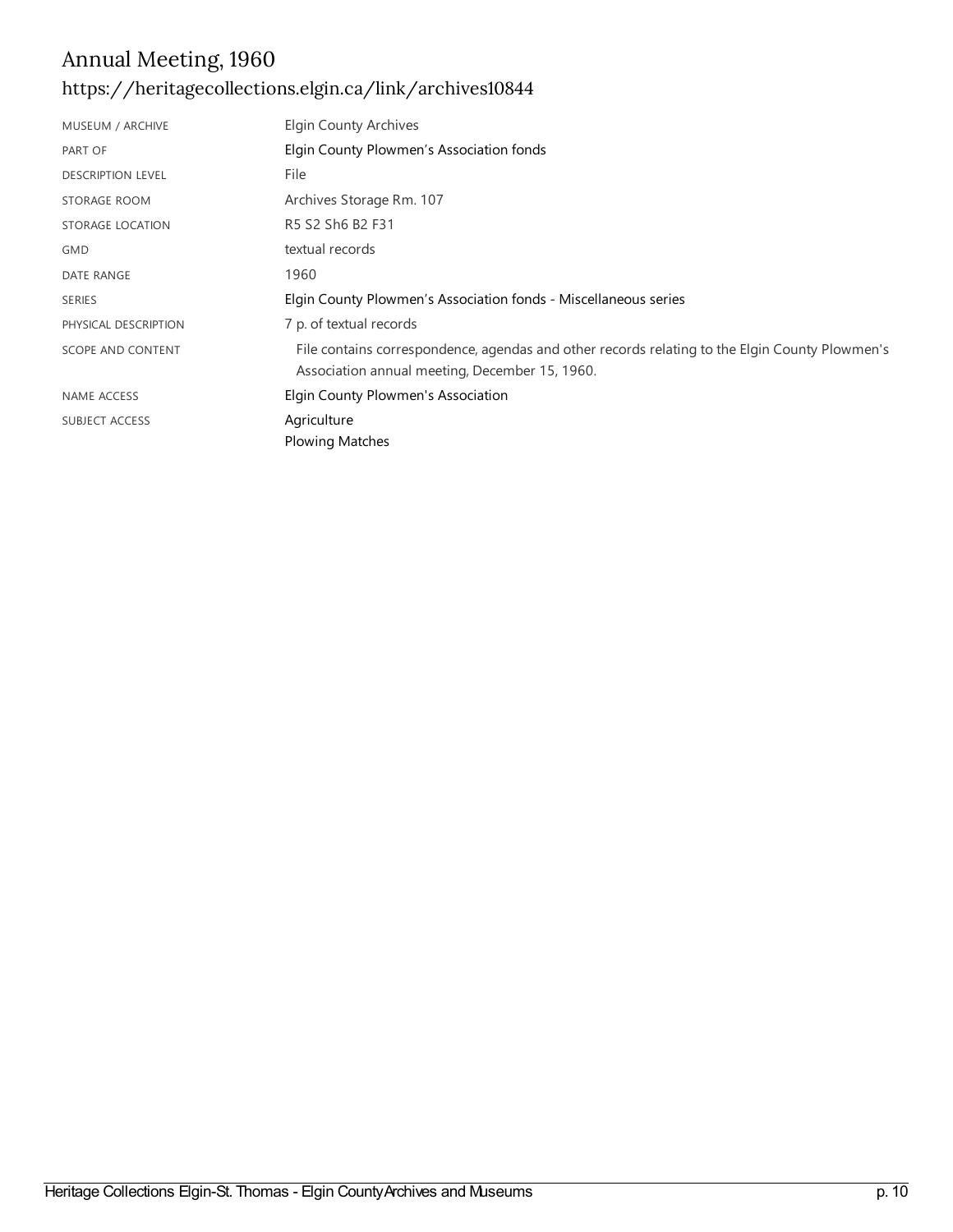## Annual Plowing Match <https://heritagecollections.elgin.ca/link/archives10762>

| MUSEUM / ARCHIVE         | <b>Elgin County Archives</b>                                                                                                                                                                                                                                                                                                                                 |
|--------------------------|--------------------------------------------------------------------------------------------------------------------------------------------------------------------------------------------------------------------------------------------------------------------------------------------------------------------------------------------------------------|
| PART OF                  | Elgin County Plowmen's Association fonds                                                                                                                                                                                                                                                                                                                     |
| CREATOR                  | Elgin County Plowmen's Association                                                                                                                                                                                                                                                                                                                           |
| <b>DESCRIPTION LEVEL</b> | Series                                                                                                                                                                                                                                                                                                                                                       |
| <b>ACCESSION NUMBER</b>  | 2007-32                                                                                                                                                                                                                                                                                                                                                      |
| STORAGE ROOM             | Archives Storage Rm. 107                                                                                                                                                                                                                                                                                                                                     |
| STORAGE LOCATION         | R5 S2 Sh6 B2 F21-26<br>R4 S1 Sh4 B4 F18-20                                                                                                                                                                                                                                                                                                                   |
| <b>GMD</b>               | textual records<br>graphic material                                                                                                                                                                                                                                                                                                                          |
| <b>DATE RANGE</b>        | [1962?]-1984                                                                                                                                                                                                                                                                                                                                                 |
| <b>SERIES</b>            | Elgin County Plowmen's Association fonds - Annual Plowing Match series                                                                                                                                                                                                                                                                                       |
| PHYSICAL DESCRIPTION     | 3.5 cm of textual records                                                                                                                                                                                                                                                                                                                                    |
|                          | 3 photographs: b&w                                                                                                                                                                                                                                                                                                                                           |
| <b>CUSTODIAL HISTORY</b> | Photographs donated to Elgin County Archives by Jenny Phillips in October 2007 as part of<br>accession 2007-32.                                                                                                                                                                                                                                              |
| SCOPE AND CONTENT        | Series consists of photographs documenting the Elgin County Plowmen's Association annual<br>plowing match held in [1962?], and textual records relating to the Elgin County Plowmen's<br>Association annual plowing matches held September 8, 1979; September 6, 1980; September 12,<br>1981; September 11, 1982; September 10, 1983; and September 8, 1984. |
| <b>NAME ACCESS</b>       | Elgin County Plowmen's Association                                                                                                                                                                                                                                                                                                                           |
| SUBJECT ACCESS           | Agriculture<br><b>Plowing Matches</b>                                                                                                                                                                                                                                                                                                                        |
| <b>REPRO RESTRICTION</b> | Consult donor of photographs for permission to reproduce until her book is published.                                                                                                                                                                                                                                                                        |
|                          |                                                                                                                                                                                                                                                                                                                                                              |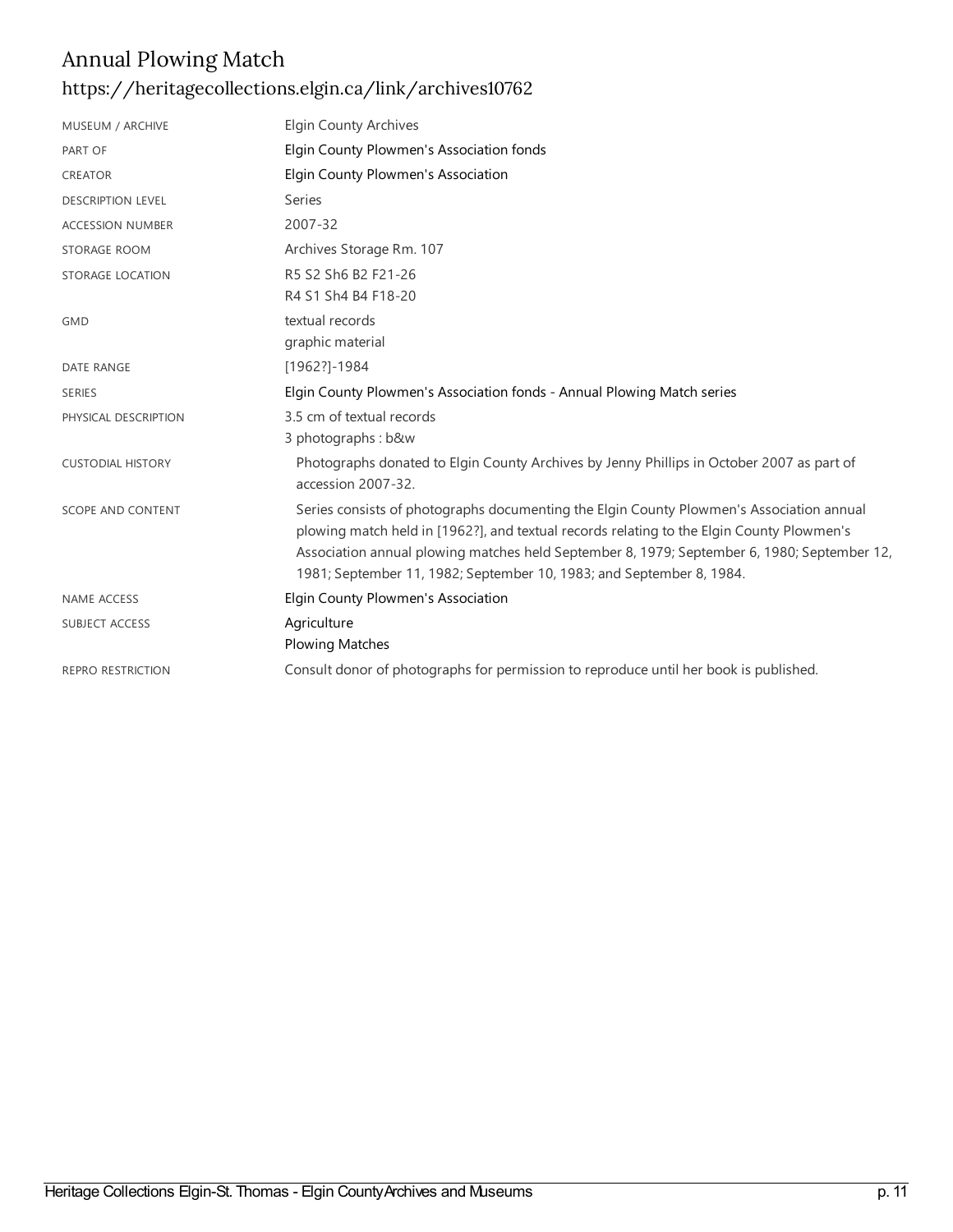## Annual Plowing Match, [1962?] <https://heritagecollections.elgin.ca/link/archives21398>

| MUSEUM / ARCHIVE         | <b>Elgin County Archives</b>                                                                                                                                                                      |
|--------------------------|---------------------------------------------------------------------------------------------------------------------------------------------------------------------------------------------------|
| PART OF                  | Elgin County Plowmen's Association fonds                                                                                                                                                          |
| <b>DESCRIPTION LEVEL</b> | File                                                                                                                                                                                              |
| <b>ACCESSION NUMBER</b>  | 2007-32                                                                                                                                                                                           |
| STORAGE ROOM             | Archives Storage Rm. 107                                                                                                                                                                          |
| STORAGE LOCATION         | R4 S1 Sh4 B4 F18                                                                                                                                                                                  |
| <b>GMD</b>               | graphic material                                                                                                                                                                                  |
| <b>DATE RANGE</b>        | [1962!]                                                                                                                                                                                           |
| <b>SERIES</b>            | Elgin County Plowmen's Association fonds - Annual Plowing Match series                                                                                                                            |
| PHYSICAL DESCRIPTION     | 1 photograph : b&w, 33.5 x 25.5 cm                                                                                                                                                                |
| <b>SCOPE AND CONTENT</b> | File contains a photograph showing Bill McKillop and Alistair Littlejohn holding the cup presented<br>to the winner of the annual Elgin County Plowing Match horseshoe pitching contest, [1962?]. |
| <b>NAME ACCESS</b>       | Elgin County Plowmen's Association                                                                                                                                                                |
| SUBJECT ACCESS           | Agriculture                                                                                                                                                                                       |
|                          | <b>Plowing Matches</b>                                                                                                                                                                            |
| <b>REPRO RESTRICTION</b> | Contact donor for permission to publish until her book(s) are published.                                                                                                                          |

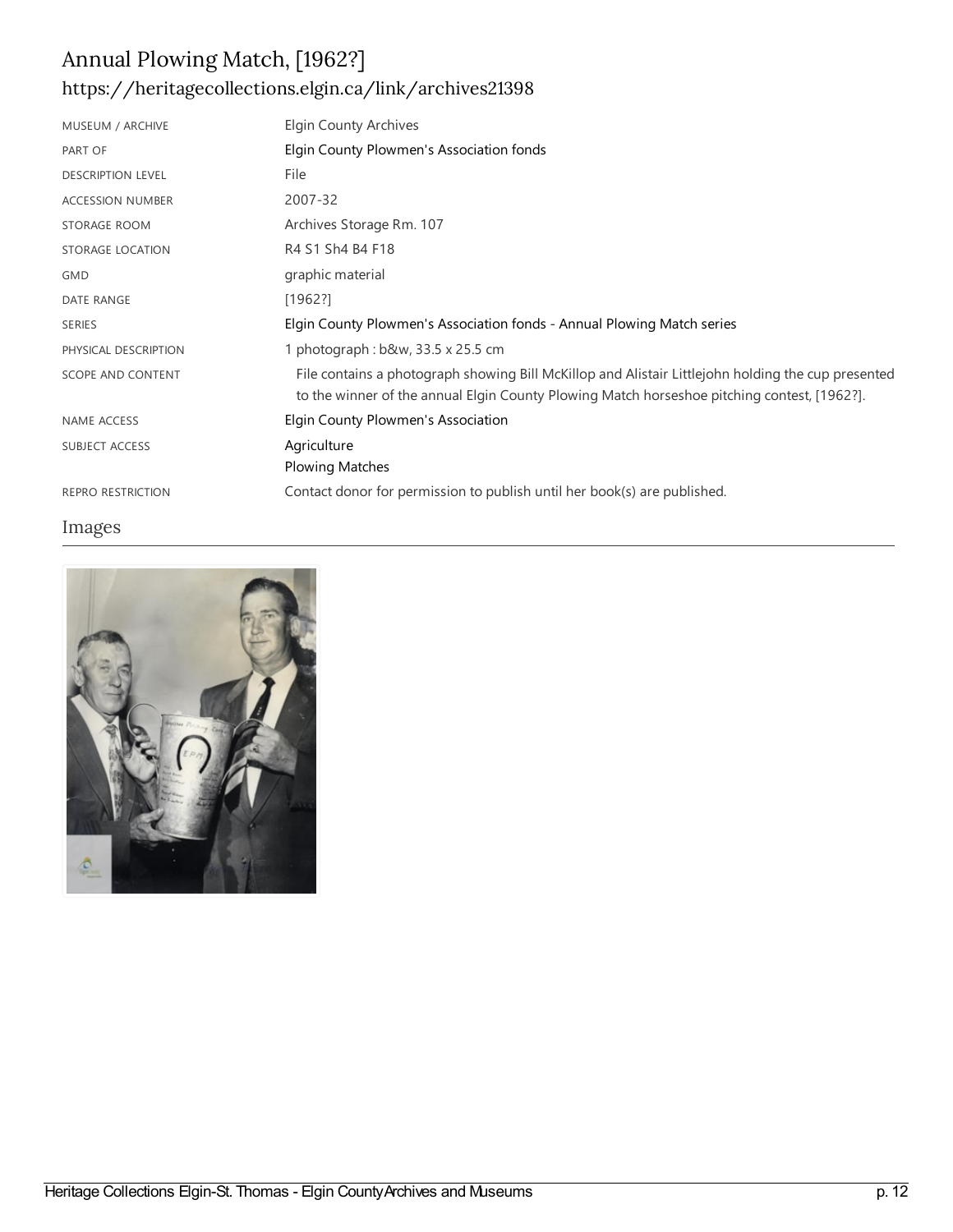## Annual Plowing Match, [1962?] <https://heritagecollections.elgin.ca/link/archives21399>

| MUSEUM / ARCHIVE         | Elgin County Archives                                                                                                                 |
|--------------------------|---------------------------------------------------------------------------------------------------------------------------------------|
| PART OF                  | Elgin County Plowmen's Association fonds                                                                                              |
| <b>DESCRIPTION LEVEL</b> | File                                                                                                                                  |
| <b>ACCESSION NUMBER</b>  | 2007-32                                                                                                                               |
| STORAGE ROOM             | Archives Storage Rm. 107                                                                                                              |
| STORAGE LOCATION         | R4 S1 Sh4 B4 F19                                                                                                                      |
| <b>GMD</b>               | graphic material                                                                                                                      |
| <b>DATE RANGE</b>        | [1962!]                                                                                                                               |
| <b>SERIES</b>            | Elgin County Plowmen's Association fonds - Annual Plowing Match series                                                                |
| PHYSICAL DESCRIPTION     | 1 photograph: b&w, 33.5 x 25.5 cm                                                                                                     |
| <b>SCOPE AND CONTENT</b> | File contains a photograph showing Norm Leitch plowing a furrow as a competitor in the annual<br>Elgin County Plowing Match, [1962?]. |
| <b>NAME ACCESS</b>       | Elgin County Plowmen's Association                                                                                                    |
| <b>SUBJECT ACCESS</b>    | Agriculture                                                                                                                           |
|                          | <b>Plowing Matches</b>                                                                                                                |
| <b>REPRO RESTRICTION</b> | Contact donor for permission to publish until her book(s) are published.                                                              |

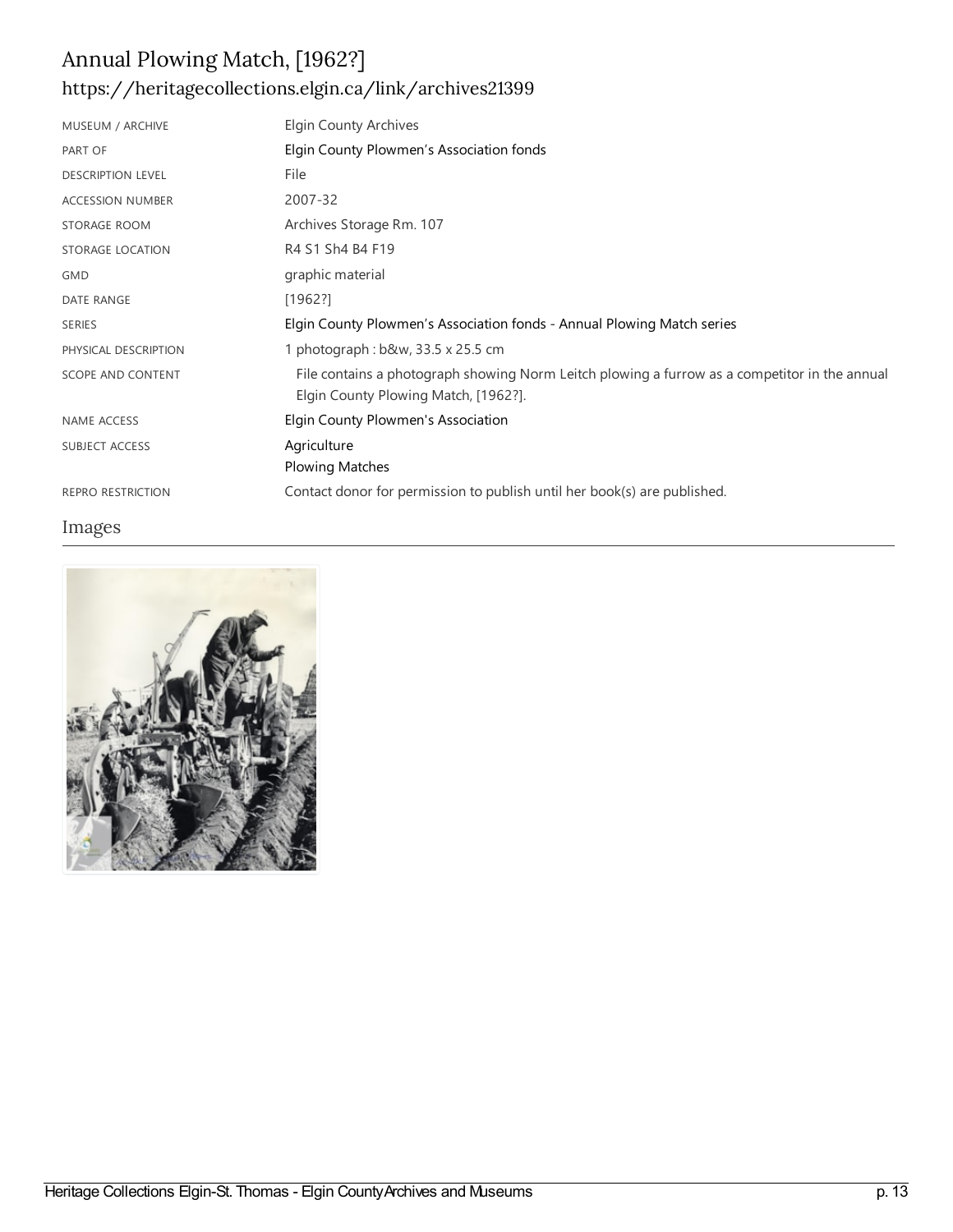# Annual Plowing Match, [1962?] <https://heritagecollections.elgin.ca/link/archives21400>

| MUSEUM / ARCHIVE         | Elgin County Archives                                                                                                                                                              |
|--------------------------|------------------------------------------------------------------------------------------------------------------------------------------------------------------------------------|
| PART OF                  | Elgin County Plowmen's Association fonds                                                                                                                                           |
| <b>DESCRIPTION LEVEL</b> | File                                                                                                                                                                               |
| <b>ACCESSION NUMBER</b>  | 2007-32                                                                                                                                                                            |
| STORAGE ROOM             | Archives Storage Rm. 107                                                                                                                                                           |
| STORAGE LOCATION         | R4 S1 Sh4 B4 F20                                                                                                                                                                   |
| <b>GMD</b>               | graphic material                                                                                                                                                                   |
| <b>DATE RANGE</b>        | [1962?]                                                                                                                                                                            |
| <b>SERIES</b>            | Elgin County Plowmen's Association fonds - Annual Plowing Match series                                                                                                             |
| PHYSICAL DESCRIPTION     | 1 photograph : b&w, 33.5 x 25.5 cm                                                                                                                                                 |
| <b>SCOPE AND CONTENT</b> | File contains a photograph showing four young men, possibly including Eric Guest and Ron<br>Morrison, gathered around a tractor at the annual Elgin County Plowing Match, [1962?]. |
| <b>NAME ACCESS</b>       | Elgin County Plowmen's Association                                                                                                                                                 |
| <b>SUBJECT ACCESS</b>    | Agriculture                                                                                                                                                                        |
|                          | <b>Plowing Matches</b>                                                                                                                                                             |
| <b>REPRO RESTRICTION</b> | Contact donor for permission to publish until her book(s) are published.                                                                                                           |

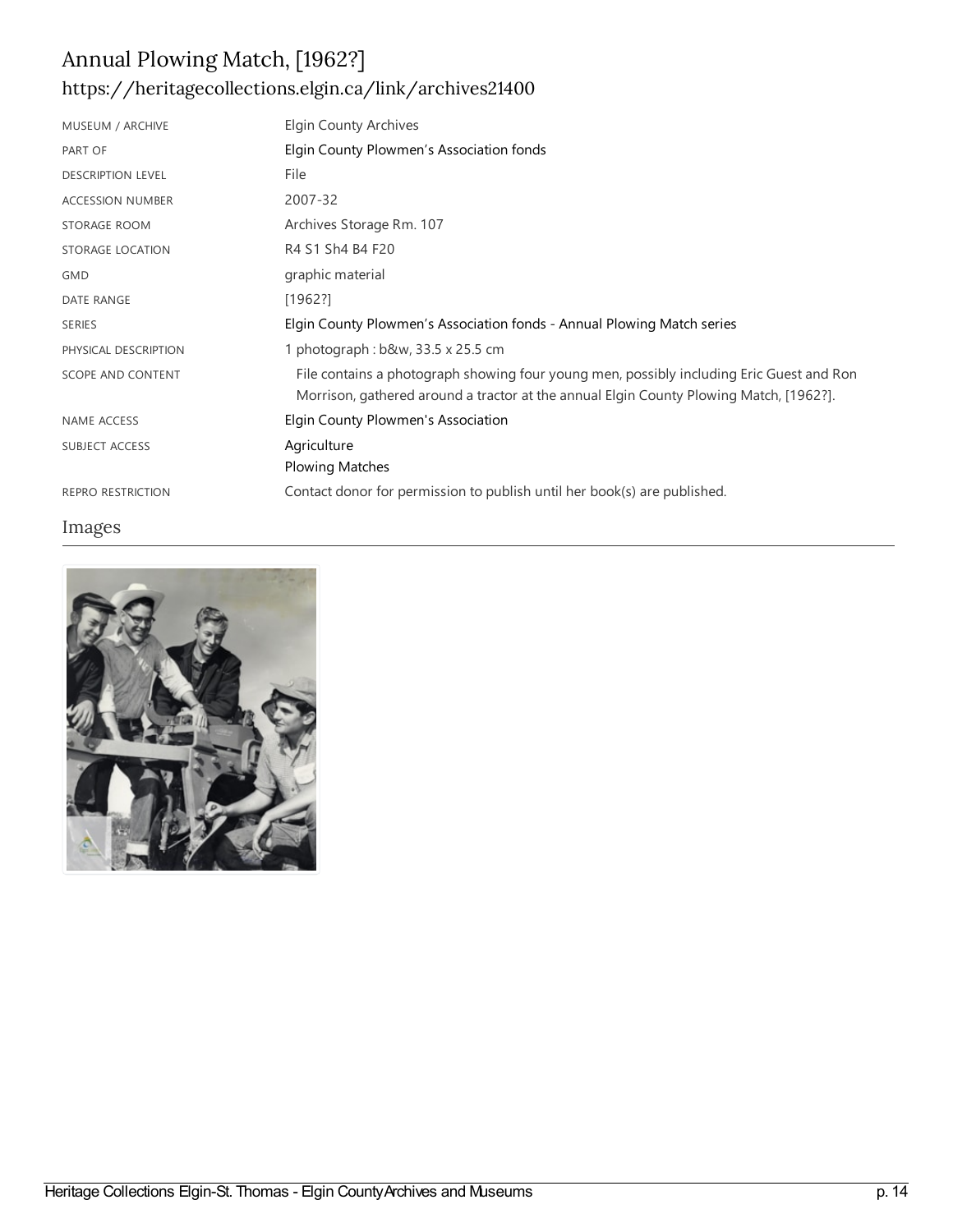#### Annual Plowing Match, 1979 <https://heritagecollections.elgin.ca/link/archives10756>

| MUSEUM / ARCHIVE         | Elgin County Archives                                                                                                                 |
|--------------------------|---------------------------------------------------------------------------------------------------------------------------------------|
| PART OF                  | Elgin County Plowmen's Association fonds                                                                                              |
| <b>CREATOR</b>           | Elgin County Plowmen's Association                                                                                                    |
| <b>DESCRIPTION LEVEL</b> | File                                                                                                                                  |
| STORAGE ROOM             | Archives Storage Rm. 107                                                                                                              |
| STORAGE LOCATION         | R5 S2 Sh6 B2 F21                                                                                                                      |
| <b>GMD</b>               | textual records                                                                                                                       |
| <b>DATE RANGE</b>        | 1979                                                                                                                                  |
| <b>SERIES</b>            | Elgin County Plowmen's Association fonds - Annual Plowing Match series                                                                |
| PHYSICAL DESCRIPTION     | 0.5 cm of textual records                                                                                                             |
| <b>SCOPE AND CONTENT</b> | File contains prize list and press release for the Elgin County Plowmen's Association annual<br>plowing match held September 8, 1979. |
| <b>NAME ACCESS</b>       | Elgin County Plowmen's Association                                                                                                    |
| <b>SUBJECT ACCESS</b>    | Agriculture                                                                                                                           |
|                          | <b>Plowing Matches</b>                                                                                                                |

### Annual Plowing Match, 1980 <https://heritagecollections.elgin.ca/link/archives10757>

| MUSEUM / ARCHIVE         | <b>Elgin County Archives</b>                                                                                                                                                                                                                                                                                                                                                                       |
|--------------------------|----------------------------------------------------------------------------------------------------------------------------------------------------------------------------------------------------------------------------------------------------------------------------------------------------------------------------------------------------------------------------------------------------|
| PART OF                  | Elgin County Plowmen's Association fonds                                                                                                                                                                                                                                                                                                                                                           |
| <b>CREATOR</b>           | Elgin County Plowmen's Association                                                                                                                                                                                                                                                                                                                                                                 |
| <b>DESCRIPTION LEVEL</b> | File                                                                                                                                                                                                                                                                                                                                                                                               |
| <b>STORAGE ROOM</b>      | Archives Storage Rm. 107                                                                                                                                                                                                                                                                                                                                                                           |
| STORAGE LOCATION         | R5 S2 Sh6 B2 F22                                                                                                                                                                                                                                                                                                                                                                                   |
| <b>GMD</b>               | textual records                                                                                                                                                                                                                                                                                                                                                                                    |
| <b>DATE RANGE</b>        | 1980                                                                                                                                                                                                                                                                                                                                                                                               |
| <b>SERIES</b>            | Elgin County Plowmen's Association fonds - Annual Plowing Match series                                                                                                                                                                                                                                                                                                                             |
| PHYSICAL DESCRIPTION     | 1 cm of textual records                                                                                                                                                                                                                                                                                                                                                                            |
| <b>SCOPE AND CONTENT</b> | File contains various records relating to the Elgin County Plowmen's Association annual plowing<br>match held September 6, 1980. File includes prize list, press releases, rules and regulations,<br>newspaper clippings and information regarding donations and sponsors, exhibitors, and the<br>match banquet. Includes copies of announcement incorporating the slogan "Elgin's Alive for '85." |
| <b>NAME ACCESS</b>       | Elgin County Plowmen's Association                                                                                                                                                                                                                                                                                                                                                                 |
| <b>SUBJECT ACCESS</b>    | Agriculture                                                                                                                                                                                                                                                                                                                                                                                        |
|                          | <b>Plowing Matches</b>                                                                                                                                                                                                                                                                                                                                                                             |